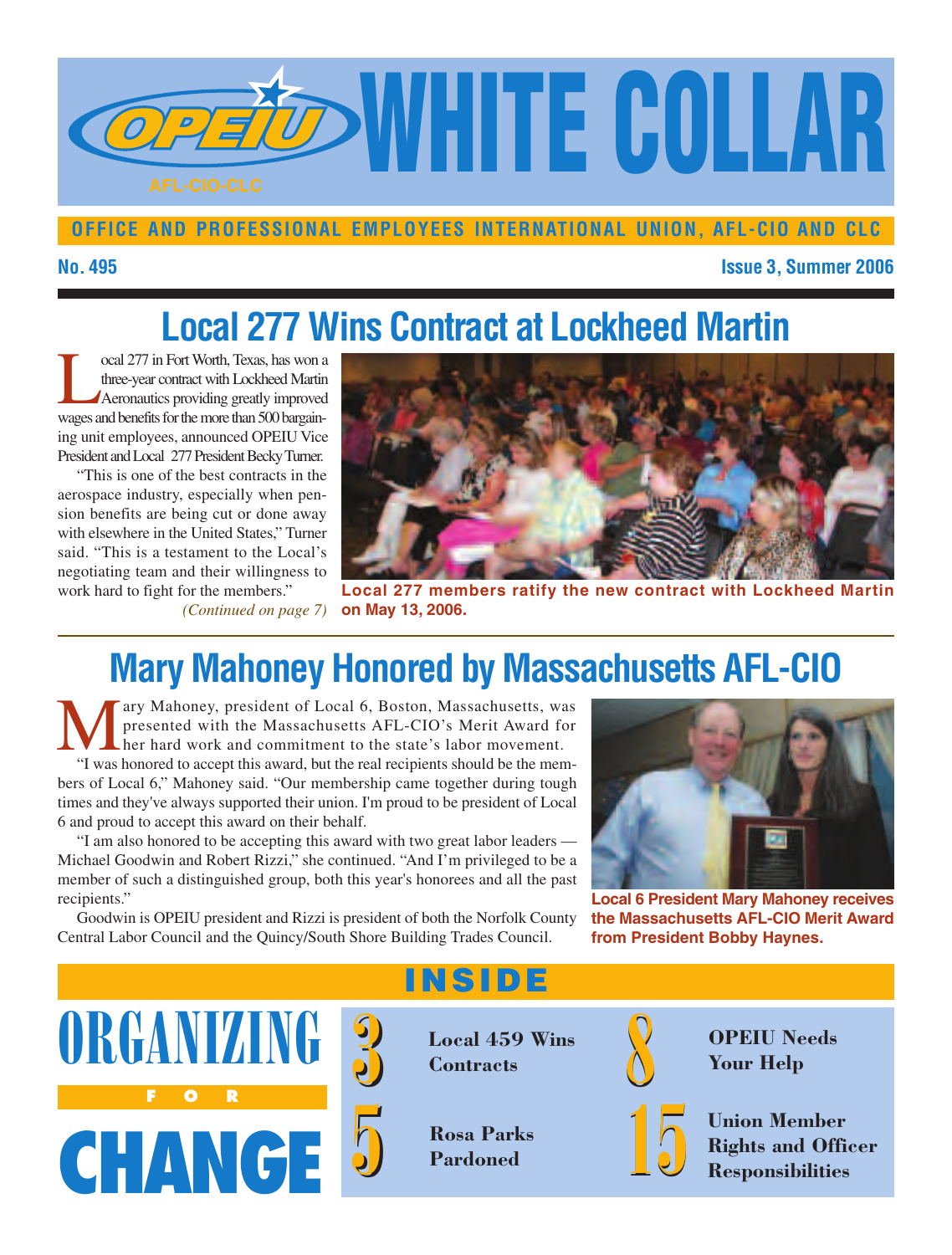# **■ Editorial**



### **Finally, Some Justice!**

**By Michael Goodwin, International President**

Former workers of Enron, who have suffered various degrees of pain, including some who have<br>had their lives totally ruined, have finally seen<br>some instice with the convictions of Enron's execuious degrees of pain, including some who have had their lives totally ruined, have finally seen some justice with the convictions of Enron's executives Kenneth Lay and Jeffrey Skilling of conspiracy and fraud for their roles in one of the biggest corporate scandals in U.S. history. Both are scheduled to be sentenced on September 11, 2006 and face maximum prison terms of 165 years for Lay and 185 years for Skilling!

The convictions followed more than four years after Enron's collapse and the loss of jobs for thousands of employees and millions of dollars in investments in the company.

The jury determined that Lay and Skilling, who received tens of millions of dollars in stock options, repeatedly lied to cover up accounting tricks and business failures that led to the company's collapse. Their misdeeds led to the loss of more than \$60 billion in **Jeffrey Skilling**

market value, \$2 billion in pension money and cost 5,600 employees their jobs.

The Enron convictions followed other convictions against corporate executives at WorldCom, Inc. and Adelphia Communications. Public outrage has finally induced Congress to pass laws designed to make company executives more accountable.

Lay was a campaign benefactor whom President Bush nicknamed "Kenny Boy," when the two were starting out in Texas. Mr. and Mrs. Lay contributed \$139,500 to Bush's political campaigns and Enron employees gave \$462,500 totaling \$602,000, making the company the leading political patron for Bush at the time of the company's bankruptcy in 2001.

The convictions follow 16 other guilty pleas from ex-Enron executives who are either finished, still serving or awaiting sentencing. Prosecutors said: "You can't lie to shareholders, and you can't put yourselves in front of your employees'interests. No matter how rich and powerful you are, you have to abide by the rules."

Prosecutors expressed sympathy for the thousands of Enron employees who lost their life's savings. "These convictions are not going to bring back their lost savings, jobs or their ruined lives. They do, however, send a message that the government will not let corporate leaders violate their trust and get away with it."



**Kenneth Lay**



An ex-Enron employee said, "Poor people that rob a store get 10 to 15 years in jail. For what Lay and Skilling did, the potential sentences are more than justified." Many employees are calling on the government to fine Lay and Skilling heavily and compensate victims for their misdeeds. Another employee said, "I get sick every time I hear Lay and Skilling speak. If I was the judge, I would tell the two of them to turn over every single penny they have and pay back the people they victimized."

Well, it's about time! You may recall that the government spent an inordinate amount of time last year requiring officers and employees of unions to report receipt of items of value in excess of \$25 from an employer or vendor to the Labor Department. They probably spent more time on that than the prosecutors spent on Enron, WorldCom and Adelphia combined. This puts things in perspective, doesn't it?

We welcome the prosecution of all wrongdoers, however, and hope this is the beginning and not the end. Many of us have been observing corporate abuse and greed that has gone unchecked. The corporate executives have been out of control for many years, increasing their own compensation tenfold, while workers were told there is no money for you. Hopefully, these convictions will be a turning point where the rights of workers are *(Continued on page 4)*

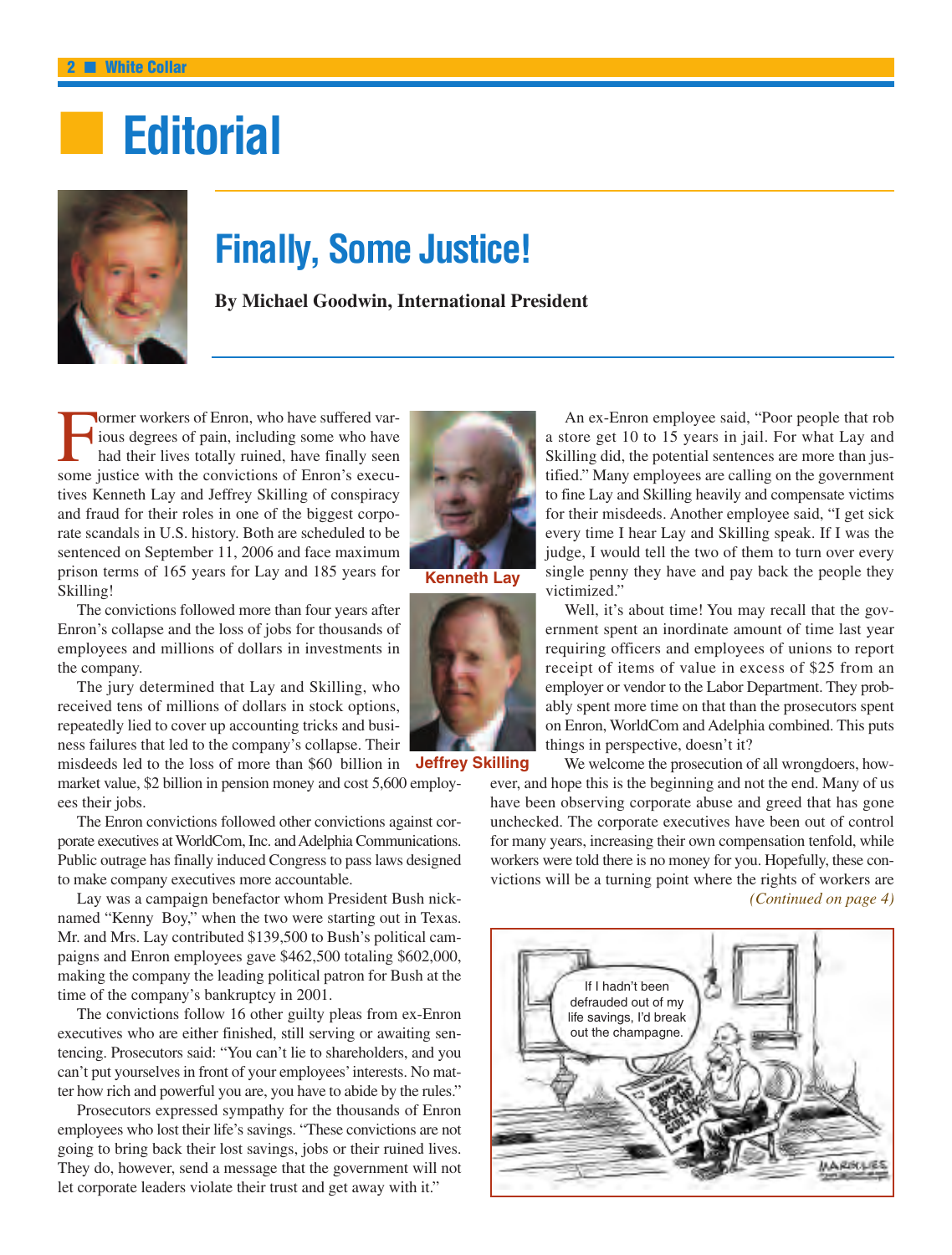### **Clinton-Eaton-Ingham CMH Residential, Large Unit and RN's Achieve New Contracts**

here are three Local 459 bargaining units at Clinton-Eaton-Ingham Community Mental Health (CEI CMH) — for RNs, Residential employees and a Large unit for all other employees. What started out as a health care and wage re-opener, led to an extension of all three contracts for 550 members.

Negotiations dragged on for months as the employer proposed that employees pay for nearly all future annual health care increases, with just a 1 percent raise. The Local 459 team estimated this would have meant employees would pay about 30 percent of their health care premiums within six years, and more in future years.

With the assistance of a state mediator, the administration finally proposed higher raises, but continued to tie any agreement to their burdensome health care plan. Local 459 had utilized increasing prescription and office visit co-pays to offset health care costs in past negotiations while maintaining a minimal insurance paycheck deduction. With more attractive raises on the table, the union negotiating teams decided to propose keeping the benefits the same but having employees pay up to ten percent of the cost for health insurance in exchange for an additional raise. The proposal included extending the contract's expiration date in order to capture the additional raises.

The agreement includes a 2 percent raise on April 1, 2006, a 3 percent raise on October 1, 2006, and a 3 percent raise on October 1, 2007. Employees will pay 5 per-

cent of their health care premium starting in ly endorsed the agreement 13 to 0. January 1, 2007 and 10 percent starting in January 1, 2008 in place of the current \$10.51 per pay period. The current health care benefits and co-pays are unchanged. The agreement continues existing contract language through September 30, 2008. That language includes job security with a ban on privatizing Residential positions and specific conditions that CEI must meet before privatizing other bargaining unit jobs.

The Large unit approved the agreement by a vote of 173-21. Residential ratified by a vote of 71-2, and the RN unit unanimous-

Residential team members were Janet Bodiford, Michael Herdus, and Jason Miller. Paul Follis and Paul Ruggerio were the alternates. Large unit team members were Pam Bogle, Bart Jarmusch, President Ilene Jolly and Denise Reeves. Jeff Caler, David Frobish, Pam Marietta-Dickerson, and Yvonne Williams served as Large unit alternates. RN unit team members were Carla Flynn and Brenda Shuler with Kris Brady serving as alternate. The teams were assisted by Local 459 Service Representative Jeffrey Fleming.



**Pictured left to right are (back row) Local 459 Service Representative Jeffrey Fleming, members Bart Jarmusch, Carla Flynn, Pam Bogle, Brenda Shuller, Mike Herdis, (front row) Jason Miller, Local 459 President Ilene Jolly and member Janet Bodiford.**

### **Local 29 Installs Officers**

In memory of OPEIU members<br>affected by the 2005 hurricanes<br>and in the spirit to renew and<br>rebuild, the newly re-elected offin memory of OPEIU members affected by the 2005 hurricanes and in the spirit to renew and cers of Oakland-based Local 29 celebrated in true New Orleans Mardi Gras style at their General Membership meeting on April 19.

Region V Vice President and Local 29 President/Business Manager Tamara Rubyn chaired the event, which served to inaugurate the Officers and Executive



**President Goodwin swears in the newly elected officers of Local 29 at their April 19 General Membership meeting in Oakland,California.President/Business Manager Tamara R. Rubyn is in the front row, third from left.**

Board for a new three-year term, complete with a cajun buffet, a jazz dance procession and the swearing in the oath of office by International President Michael Goodwin. In keeping with the theme, Goodwin was crowned "King of The Mardi Gras."

"Local 29 Officers and Executive Board members believe it takes courage, not complacency, to accomplish the work ahead and each one has pledged to do the task," Rubyn said.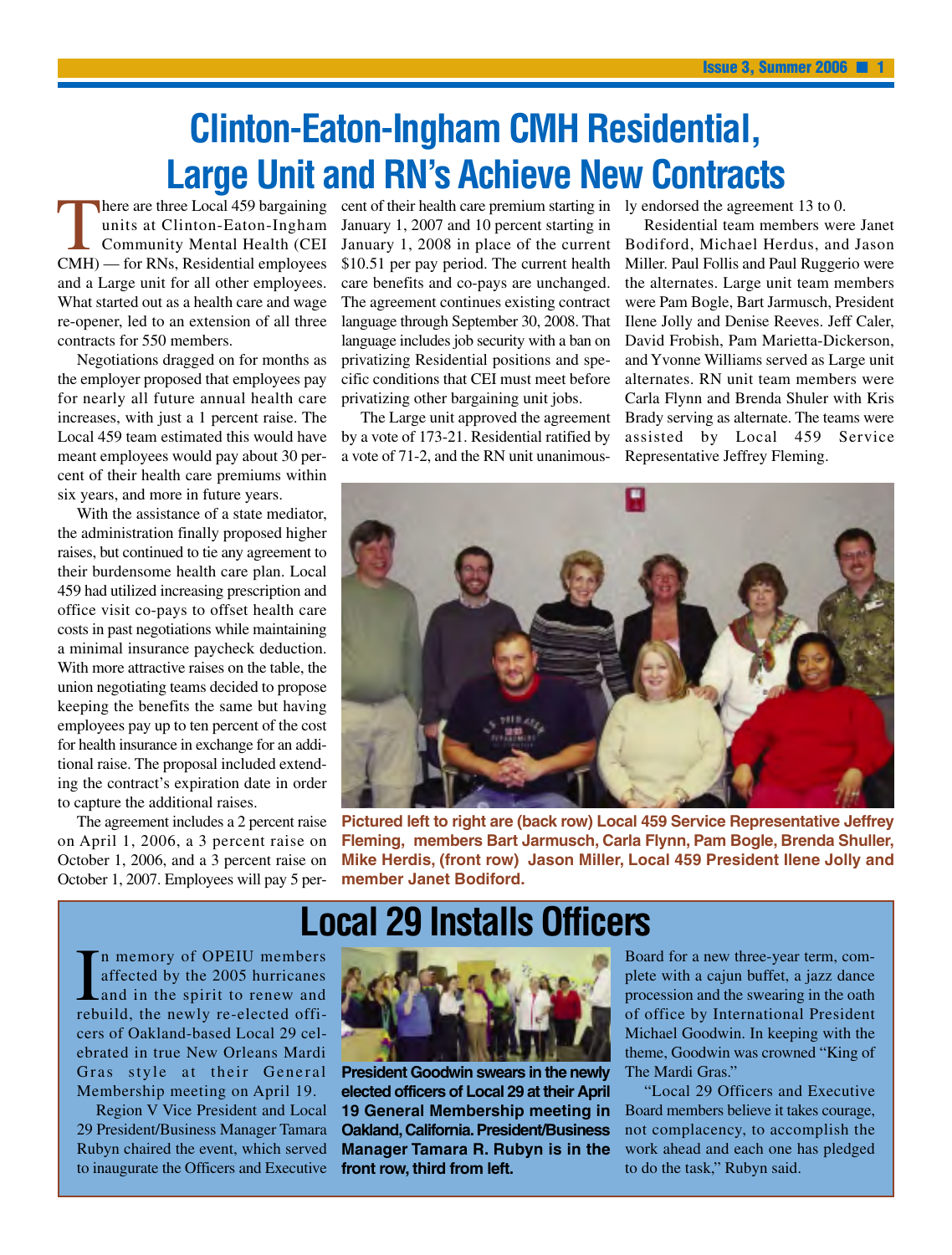### **Finally, Some Justice!**

#### *(Continued from page 2)*

respected over the greed of corporate executives. As President Kennedy once said in another context: "Let the word go forth …" that this nation will not tolerate corporate abuse and greed anymore!

OPEIU extends its sympathy to all workers who have been victimized by corporate abuse and greed. There's not much we can do about it once the milk is spilt, but we can call for the aggressive pursuit of those responsible to be punished to the full extent of the law. With full implementation of the law, we are sure that the number of such cases will be less.

That's why we believe the unions are so important. They are the watchdogs, looking after workers' interests as a check and balance on the corporations. Union representatives have a right to ask questions about such issues as pension investments and to negotiate with the company if they are not satisfied with the answers. We are not saying that the unions can solve all the problems that may come up, but we are saying that workers would be much better off with an advocate in the workplace rather than allowing corporate executives to go unchecked.

That's why we continue to focus on organizing. To the extent that workers are

organized in greater numbers, you can expect greater accountability from employers. Organized labor has been advocating for workers in great numbers since the passage of the National Labor Relations Act in 1935 and has established the great American middle class. If we are to continue to have the great society that we love to enjoy, each and every one of us has to dedicate time to spread the message that organizing and forming a union is the only way to protect workers' interests.

Organize, organize, organize and protect yourself against corporate abuse and greed!

### **Local 39 Ratifies Three-Year Contract with MGE**

On Friday, May 12, 2006 members<br>
of Local 39 in Madison, Wisconsin<br>
ratified a three-year contract with<br>
Madison Gas and Electric. In a 65-16 vote of Local 39 in Madison, Wisconsin ratified a three-year contract with the office workers accepted a new contract that had some major changes from past contracts.

Under the new contract the membership will see the pension cap for current employees eliminated, but new employees hired after ratification will have a new defined contribution 401(k) plan instead of the existing defined pension benefit plan.

Under the new contract employees will continue to pay 10 percent of the total cost of health insurance premiums in 2007, though the health care plan will have some changes in 2007. These changes increased deductibles and co-insurance for out-ofnetwork providers and included adding coverage for procedures not formerly part of the plan.

For the dental care plan, orthodontia will be added with the employer increasing their contributions, which will result in lower overall dental premiums.

Additionally, Good Friday has been added as a full holiday instead of the previous half day.

Wage increases will be 3.5 percent the first year, 3 percent the second year, and 3.5 percent in the third year. The current wage structure includes annual increases

for the first eight years of employment, which add another 5-10 percent to salary each year.

The negotiating team for the new contract was Chief Steward Chris Fujioka; John Peterson, Business Agent for Local 39; and stewards Al Belgen, Debi Solts-Meier, Cliff Murray, Tom Smith and Beth Ridgeman.

### **Local 39 Seeks Business Manager**

Cocal 39 Business Manager<br>John Peterson is retiring at<br>the end of the year, and the<br>Local is seeking a skilled union John Peterson is retiring at the end of the year, and the Local is seeking a skilled union activist to fill the position.

The position entails negotiating and administering 18 contracts, including the largest unit, CUNA Mutual, with 1,224 members out of a total membership of 1,515. Start date is approximately January 1, 2007. Resumes are being accepted now at OPEIU Local 39, 1602 S. Park Street, #226, Madison, Wisconsin 53714; via fax at 608- 257-1155; or via email at union@opeiu39.com.



Reproduction by the Labor Press of any or all material herein contained is not only permitted, but wholly desirable in the interest of workers' education.

*Subscription Price \$1 a Year*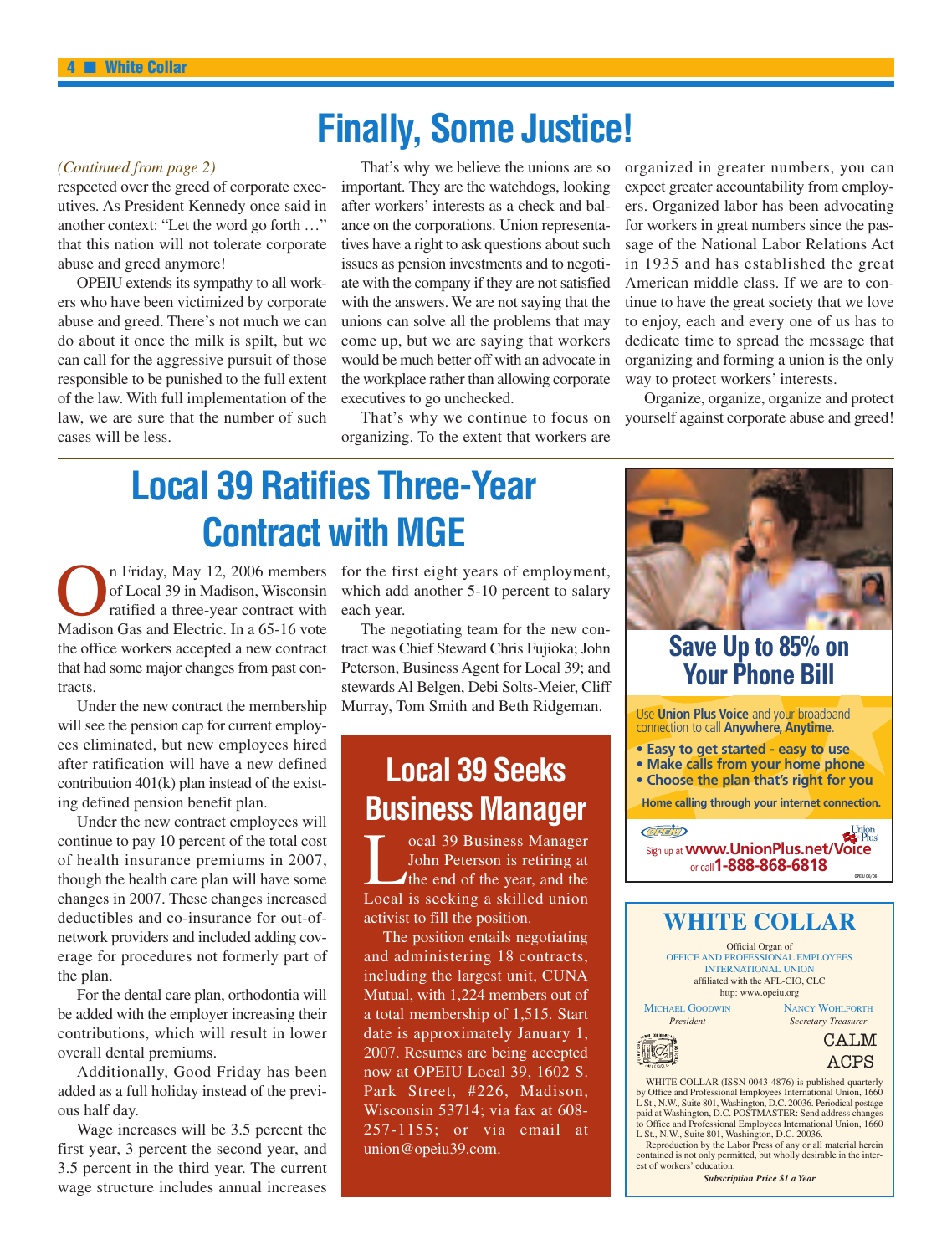### **Pennsylvania AFL-CIO Supports Podiatrists**

The PennsylvaniaAFL-CIO unanimously passed a resolution presented by OPEIU Podiatrists Guild 45 President JohnA. Mattiacci, who also serves as a president of the state labor body and as OPEIU Region II Vice President. Dr. Mattiacci is a podiatrist who represents Guild 45's interests nationwide. More than 500 members of Guild 45 are located in Pennsylvania.

The resolution, Fairness for Specialty Medical Providers, recognizes that under an insurance system known as "capitation" that pays a medical provider a stipulated amount for each patient, participating podiatrists are not paid an amount sufficient to cover the financial risk of the patient's care.

#### *Fairness for Specialty Medical Providers*

The resolution states, in part, that the "capitation system allows the insurance company to retain the profit associated with the patient's premium (based on actuarial statistics) by downloading the financial risk of the statistically aberrant patient (whose care will involve more cost than the premium supplies) to the participating podiatrist.

"Now therefore be it resolved that the AFL-CIO and its member unions oppose any insurance plan that compensates doctors of any specialty in a manner that results in the doctor becoming financially responsible for the care of the patient/subscriber of an insurance or healthcare plan," continues the resolution.

"And be it further resolved that the member unions and Locals of the Pennsylvania AFL-CIO be informed of this type of compensation plan and the inequitable financial risk that it transfers to the doctors who will be treating the union and Local Union members under these certain plans."

# **OPEIU Initiates New Organizing Program**

**OPEIU** has initiated a new internal<br>organizing program in Local<br>Unions with bargaining units in<br>right-to-work states organizing program in Local Unions with bargaining units in right-to-work states.

There are 23 right-to-work states in the U.S. where union membership is voluntary. On average, only 50 percent of the members in bargaining units in those states join the union. In contract years, union membership rises to an average of 70 percent but tends to drop in non-contract years to 30 percent. OPEIU has identified 25,000 employees in bargaining units in right-to-work states that have not joined the union.

One of those situations is in Las Vegas, Nevada, where 40 percent of the approximately 2,000 taxi drivers represented by ITPE Local 4873 are in the union. Also, the United Steel Workers represent taxi drivers in Las Vegas and are in the same situation.

OPEIU/ITPE and USW have joined together in a strategic organizing effort to be known as the "Alliance" to bring into membership more than 3,000 taxi drivers in Las Vegas who are represented by the two unions but have not joined.

The new organizing initiative will establish "membership benefits only," which will be sufficient in size and scope to attract non-union taxi drivers into membership.

gram, scheduled to be effective October 1, 2006.

OPEIU is planning to extend the program to other Local Unions with bargaining units in right-to-work states on an incremental basis. Las Vegas will serve as the pilot program for the initiative.

ITPE Local 4873 President John Conley said: "I look forward to working with OPEIU on this initiative in Las Vegas, and

The "Alliance" will share costs for the pro-I'm very excited over the opportunity to internally organize 3,000 taxi drivers."

> OPEIU President Michael Goodwin has been invited by United Steel Workers' President Leo Gerard to attend the USW's Executive Board meeting on July 12, 2006, in Pittsburgh, Pennsylvania and present the new organizing program.

> Further details on the initiative will be reported in subsequent issues of *White Collar*.

# **Long Overdue Pardon for Rosa Parks**



In 1955, Rosa Parks made history in Montgomery,<br>Alabama when she was arrested for refusing to give<br>up her seat on a bus to a white person. Now, 51 years<br>later, the Alabama Legislature has voted and signed into n 1955, Rosa Parks made history in Montgomery, Alabama when she was arrested for refusing to give up her seat on a bus to a white person. Now, 51 years law legislation, "The Rosa Parks Act," that pardons Rosa Parks and hundreds of others that were arrested for violating segregation-era laws.

"The pardon for Rosa Parks and other women and men who participated in the civil rights movement is an important step toward correcting a terrible injustice in our nation's history," President Michael Goodwin said.

Parks' defiance sparked a 381-day boycott by black residents of the bus system that spearheaded the civil rights movement. She died in 2005, at age 92.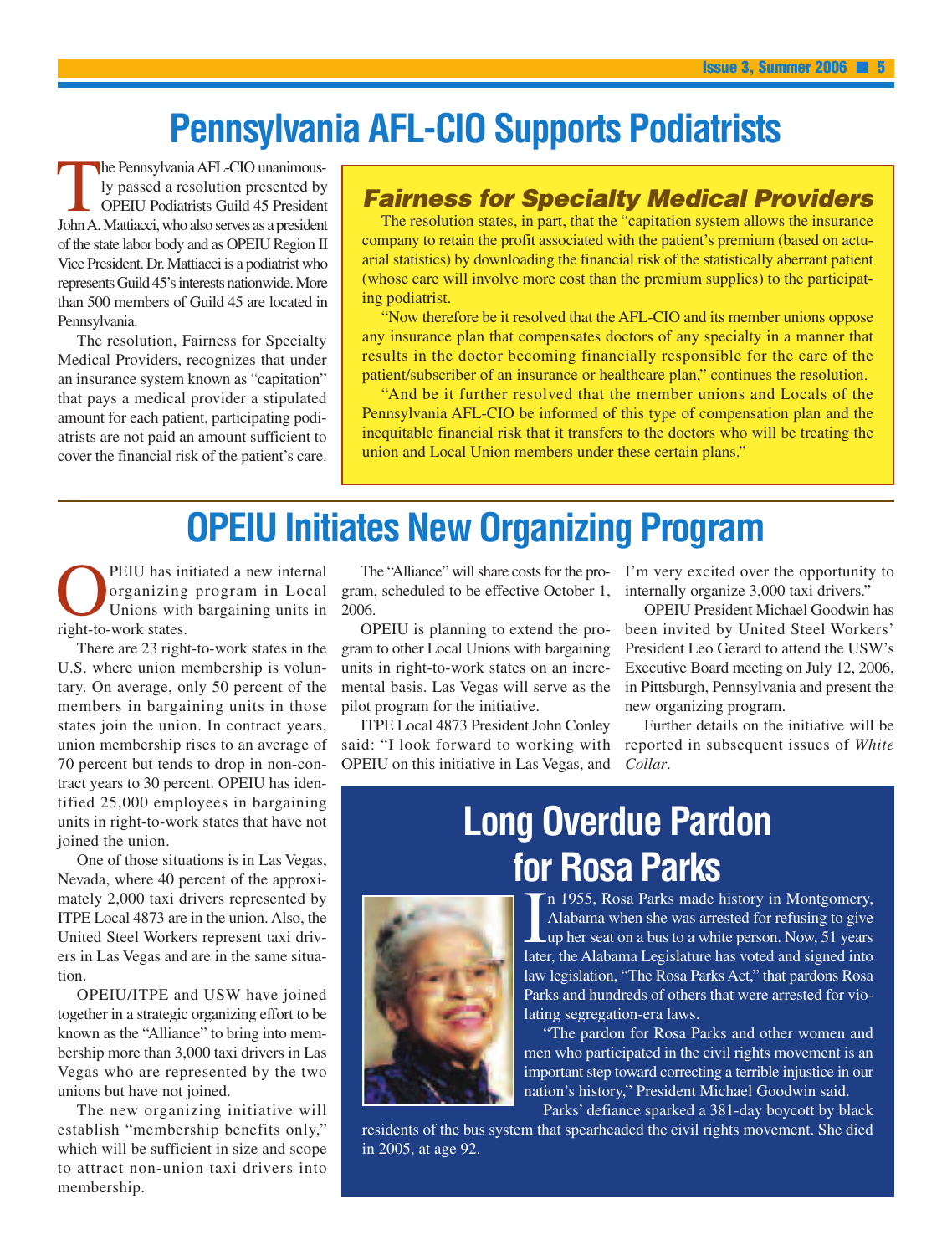### **Pilots Have New Contract with Ross Aviation**

ilots at Ross Aviation, represented by OPEIU/PHPA Local 102, have ratified a first time collective bargaining agreement by a 16-2 margin. The five-year agreement, effective April 6, 2006, provides for substantial wage increases with year over year increases of 5.2 percent for pilots with less than 25 years of service. Pilots with 25 or more years of service will be paid \$93,555 effective June 1 and 3 percent year over year increases thereafter, resulting in a \$105,297 annual salary in the last year. Initial average wage increase for the first year of the contract will be approximately 21 percent.

Furloughed pilots received 15 days of furlough pay within 15 days, retained their sick leave upon recall and were credited with an equal amount of unpaid vacation time in exchange for the cash-out upon furlough.

Agency shop provisions were also agreed to, a first for the pilots at Ross Aviation.



**Pictured left to right are International Representative Paul Bohelski, Committee Chairperson Mike Loewen, negotiating team member Tim Barre, and OPEIU/PHPA Local 102 President Steve Rush.**

### **PHPA's Carl John Neubig Honored** *Local 109 Receives Charter*

HPA clerical employee Carl John Neubig Sr., who has been the PHPA office manager since its inception and just recently retired, was honored on May 5 for his hard work and dedication on behalf of the union. Neubig is pictured to the right receiving a plaque for a job well done.

At the same meeting (pictured bottom right), Local 109, representing the EMS Pilots employed at Air Methods Corp., was presented with a charter from OPEIU by President Michael Goodwin.

### **PHI Pilots Seek Arbitration in Contract Dispute**

cal 108, representing helicopter pilots employed<br>by PHI, Inc., have requested binding arbitration in<br>their contract dispute with the company. Local 108<br>and PHI have been in negotiations for 26 months to renew by PHI, Inc., have requested binding arbitration in their contract dispute with the company. Local 108 an agreement that ended May 31, 2004. The parties have been in mediation since August 2005.

If approved by the Federal Mediation Board, the Board will assign an arbitrator to the case. If either party refuses arbitration, a 30-day cooling off period will begin. Should a new agreement not be reached by the end of the cooling off period, both parties would be released to take self-help measures.

"By an overwhelming majority, Local 108 members have already granted the union leadership the authority to take whatever action is necessary," Local 108 President Capt. Steve Ragin said.



**Carl Neubig is honored by PHPA, and presented with a plaque for a job well done by President Butch Grafton.**



**President Michael Goodwin presents Local 109 with charter. Joining in are (left to right) Senior International Organizer Jeff Rusich, Dan McDade, Paul Bohelski and Jeff Stackpole.**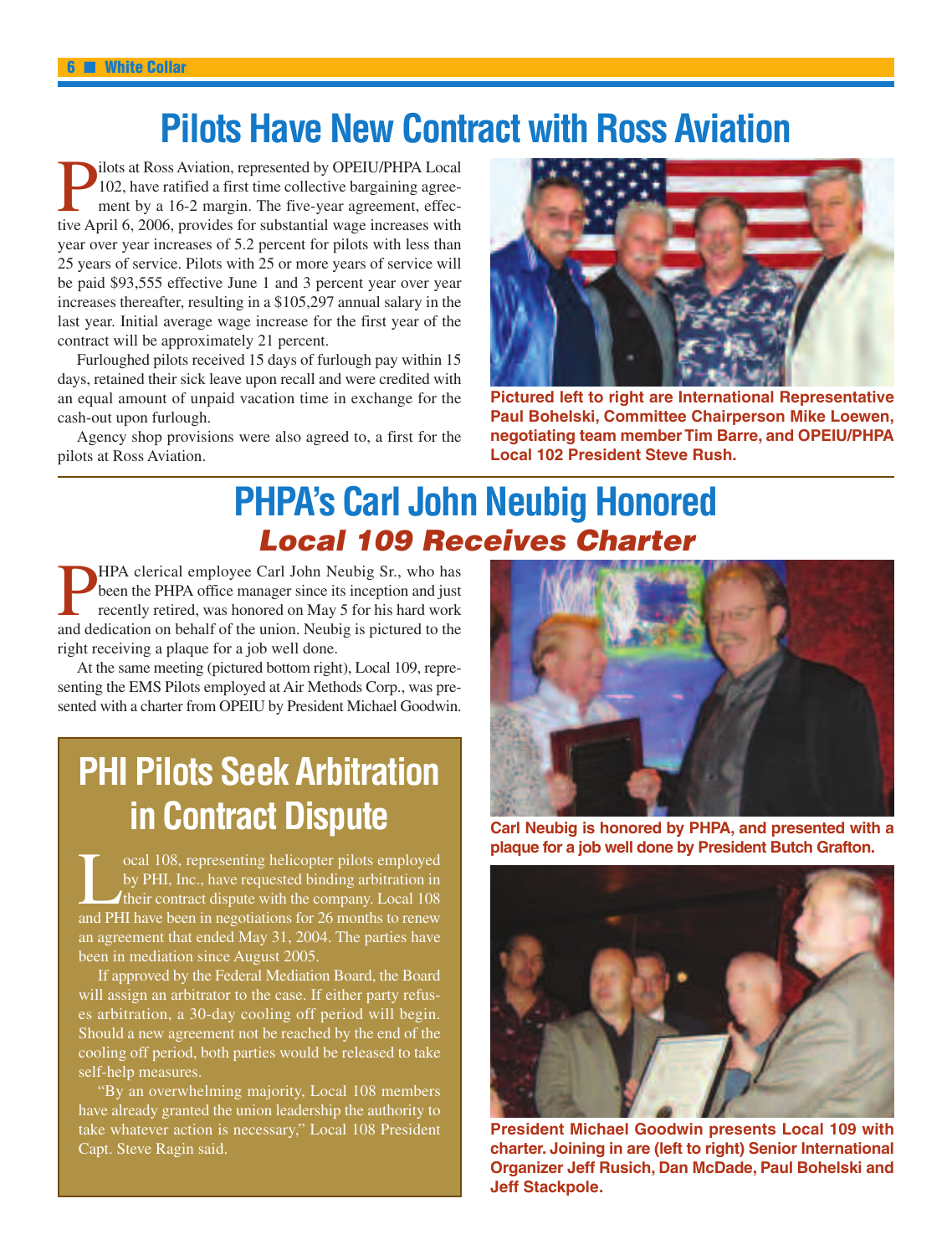### **Local 277 Wins Contract at Lockheed Martin**

Highlights of the contract include 10 percent in wages over its three-year term: Four percent effective May 15, 2006, 3 percent May 14, 2007, and 3 percent May 12, 2008. In addition, all employees will receive a \$2,000 signing bonus up front and an annual \$700 cost of living adjustment (COLA) bonus as a supplement to quarterly COLA increases beginning August 14, 2006. The COLA formula provides a  $1¢$ per hour increase for each .3 increase in the cost of living index over the benchmark of 196.1.

Pension benefits were increased by 17 percent with the formula increasing from \$58 to \$68 per month times years of credited service. Also, employees with restored credited service will receive an 18 percent increase in pension bridging with a formula increase from \$22 to \$26 per month.

The employer will pay 87 percent of the cost of the medical plan and the employees will pay 13 percent with a cap of \$19.50 per week for individual coverage and \$50 per week for family coverage for the life

of the contract for HMO, PPO or POS plans. Employer paid Life and AD&D insurance plans were enhanced and two new options were added to the dental and vision benefit plans.

Seventy percent of the membership benefited from the negotiating committee's review of job descriptions resulting in updates, upgrades or creation of new occupational titles.

*(Continued from page 1)* of the contract for HMO, PPO or POS The outstanding contract was overwhelmingly ratified by the membership on May 13, 2006. The negotiating team, led by President Becky Turner, included Secretary-Treasurer Margo Peel, Vice President Gene Patton, Recording Secretary Marty Schmoker and Trustees Ramona Alexander and Jackie Curry.

The contract expires May 17, 2009.



**Local 277 President Becky Turner delivers report on negotiations. Seated** left to right are Secretary-Treasurer Margo Peel, Trustees Jackie Curry and **Ramona Alexander, Vice President Gene Patton and Recording Secretary Marty Schmoker.**

### **Goodwin Honored by Jewish Labor Committee**



**International President Michael Goodwin is honored May 11, 2006 in New York by the National Trade Union Council for Human Rights of the Jewish Labor Committee. Also honored at the Human Rights Award Dinner was Gary La Barbera, president of Teamsters Local 282, and Richard Dreiling, CEO and president of Duane Reade (a NewYork drugstore chain). Goodwin is pictured with Avi Lyon, executive director of the Jewish Labor Committee; La Barbera; Randy Weingarten, president of the United Federation of Teachers and a presenter at the dinner; Jewish Labor Committee President Stuart Appelbaum, who also serves as president of the Retail, Wholesale and Department Store Union, UFCW; and Dreiling.**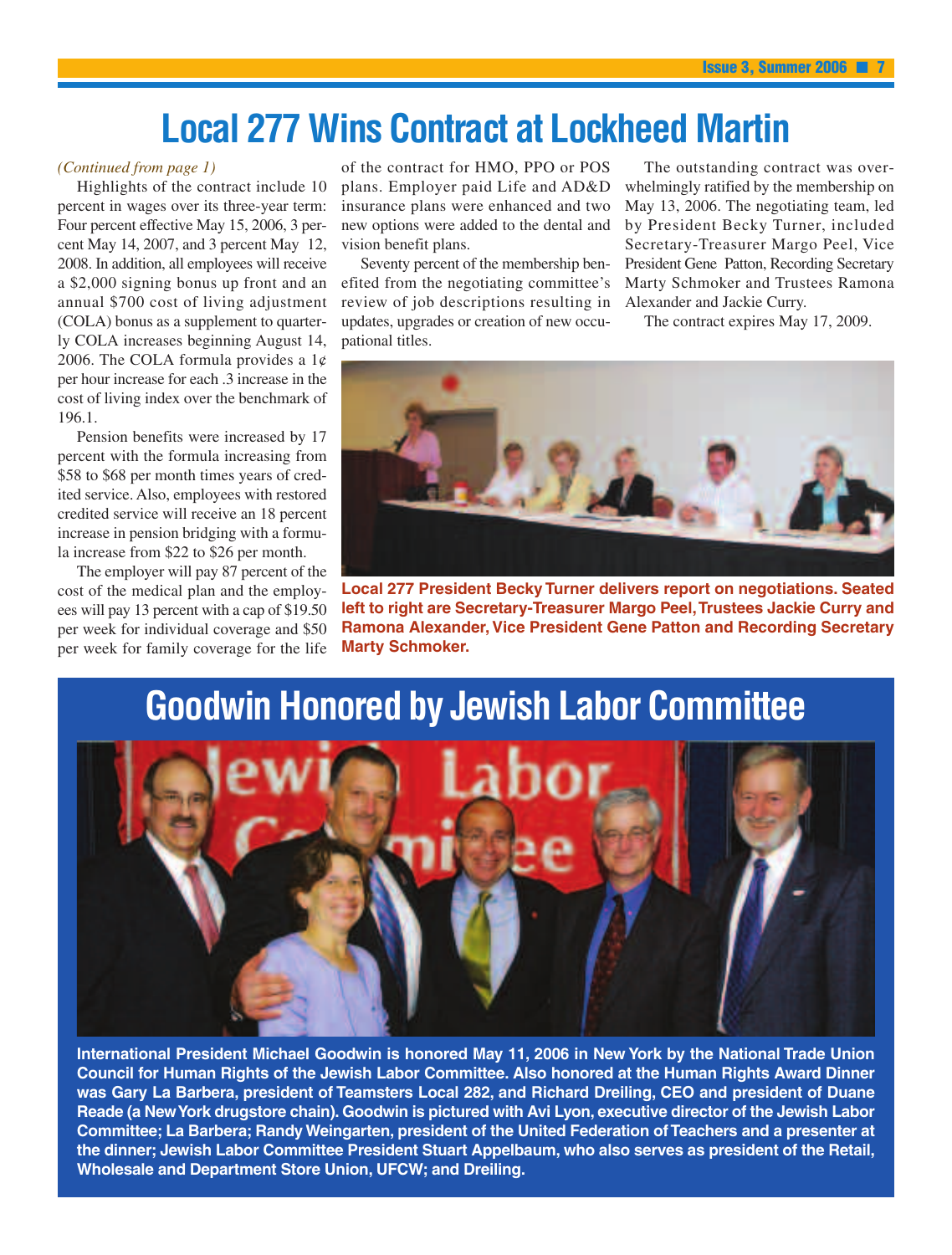### **OPEIU Needs Your Help!** *Submitted by Region V Vice President Walter Allen Jr.*

There's no time to waste!

With the best opportunity to take back the Congress in the past several years, there is no time to waste. OPEIU members from coast to coast are gearing up for the 2006 mid-term elections and the goal is simple: We want our Congress back!

The OPEIU Voice Of The Electorate (VOTE) fund is also being made ready to support candidates across America who believe in, and will support the ideals and issues of working people. Our members can be proud of the involvement of our union in the political process and certain that this year will be better than ever. OPEIU has taken a place of prominence among labor organizations involved in shaping the agenda to benefit our hard working members. From efforts to fight anti-worker legislation to tax cuts for the rich, from support for public education to worker safety regulations, and much, much more, OPEIU has spoken out to candidates across the country and made it clear that our support goes to those who will support

working families.

As the election cycle progresses in 2006, it is now more important than ever to support our VOTE program. It takes money to support the candidates that will help to change things in Washington, D.C. and give the workers of this country a say once again. VOTE contributions from our members are the only way we can be a part of this very expensive process. If we don't do it, no one will, and nothing will change.

If you are a member of VOTE already, thank you. If not, what are you waiting for? Ask your Local Union leaders how you can donate as little as \$1 per week through payroll deduction. If every OPEIU member donated something, our VOTE fund would have more resources to put OPEIU in a very strong position this fall to help organized labor really make a difference.

If you have never made a donation to our VOTE fund before and just want to see how good it feels, for a one-time donation of \$20, we will send you a beautiful

VOTE pin together with more information about VOTE. Your contribution will help your



union to help you this fall, and you get a really nice union pin without even having to attend a meeting or function! Just send your \$20 donation to: OPEIU, VOTE Fund, 1660 L Street, NW, Suite 801, Washington, D.C. 20036, Attention Secretary-Treasurer Nancy Wohlforth.

Remember, we all must work together to elect worker-friendly candidates who will put the issues of importance to us all ahead of those of the select few. We deserve better than we have been getting these past several years, but no one is going to hand it to us. We are going to have to stand up and take it back. Isn't it worth \$20 to help us reach our goals?

Help us help yourself by making a contribution to VOTE today!

Thank you!



**John Conley, president of the Industrial, Technical, Professional Employees Union (ITPEU), affiliated with OPEIU as Local 4873, leads its quadrennial convention in Savannah, Georgia, March 27-28, 2006.The convention delegates passed 15 resolutions, which will guide the union for the next four years, and unanimously amended the ITPE constitution to make the union more efficient and promote membership participation in its governance. Conley also serves as an OPEIU Region III Vice President.**

### **Conley Leads ITPE Convention**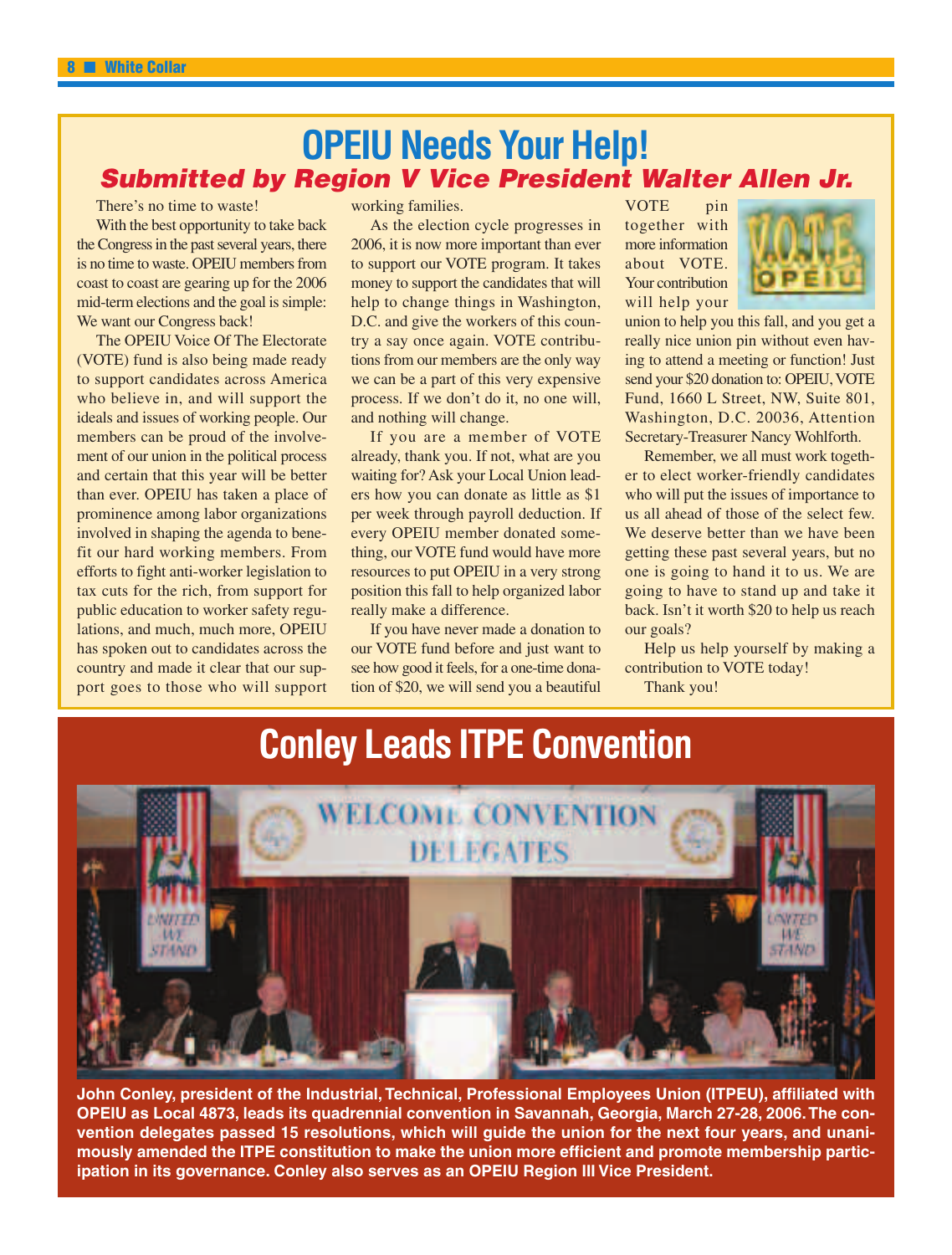### **Local 251 Wins Contract**

Using August and September 2005,<br>Local 251 negotiated a new three-<br>Labor Relations at Sandia National Local 251 negotiated a new threeyear contract with Employee and Laboratories in Albuquerque, New Mexico.

The agreement, effective October 1, 2005, provides for wage increases of 4 percent for the first year, 3 percent in the second year, and 4 percent in the third. Two new job classifications were established that will provide higher pay bands and career development for clerical employees, and additional pay allowances for controlling classified work stations were increased by 5 percent weekly. Despite a management proposal of no pay for overtime before an employee completed a 40-hour schedule, Local 251 defended the right to be paid overtime after eight hours per day and kept that right in the contract. In addition, health care and pensions were retained.

Local 251 negotiated a 10 percent

### *Local 251 Steward Named Employee of the Month*

Bob Locher, a Local 251 member

and shop steward and mail clerk in the Mail Services Department at Sandia National Laboratories in Albuquerque, New Mexico, has



been selected as "Employee of the Month" in his department for assisting his co-workers and team leaders.

Locher's supervisor, Jan E. Wallner, selected him for the honor, which included a steak dinner at his favorite restaurant.

"Bob is always helpful to the union, his co-workers and team leaders," said Local 251 Vice President Amy Cogswell. "He also helps with updating the OPEIU bulletin boards at Sandia National. Congratulations to him for his great work!"

increase to the pension for new retirees. The 10 percent increase, along with the two new job classifications with the 5 percent weekly added for classified work stations, were the two main deciding factors for the members to ratify the new contract.

However, after the contract was ratified, Sandia withheld the 10 percent increase without notifying the union. It was not until later that the union became aware that the pension increase was not being paid. During the union's investigation, Sandia's officials said that the negotiated pension increase for new retirees was in the process of being approved. Finally, when the union was officially notified by Sandia that it was not yet approved and they had no indication when or if the Department of Energy (DOE)

would approve it, Local 251 and the other unions at the plant immediately filed a Step 3 grievance with the company and filed charges with the National Labor Relations Board (NLRB). When the local newspapers discussed the issue with the unions and were preparing to go to press with the story, the company relented and the unions were told that DOE had approved the pension increase and Sandia had agreed to pay them retroactively.

Solidarity by the members of Local 251 and the other unions, along with aggressive action on their parts, brought the winning results. The new retirees will be receiving retroactive pension benefits, which will amount to approximately \$2,400 for each retiree.



**Members of the Local 251 Negotiating Team. Pictured from left to right are (back row) Diane Nakos, Employee and Labor Relations, Sandia National Laboratories; Paul Bohelski, OPEIU International Representative; Julian Sanchez, Senior Manager, Employee and Labor Relations, Sandia; Don Devoti, Manager, Sandia; (middle row) Kelly Thoessen, Administrative Staff Assistant, Sandia; Carolyn Lucero, Manager, Sandia; Crystal Rose, OPEIU Local 251; Sylvia Lopez, Recording Secretary, Local 251; (front row) Gila Yaniv, Employee and Labor Relations, Sandia; John McAuliffe, Employee and Labor Relations, Sandia; Susan Rivas, President, Local 251; and Amy Cogswell, Vice President, Local 251.**

> **For more information about the OPEIU, visit our website at www.opeiu.org**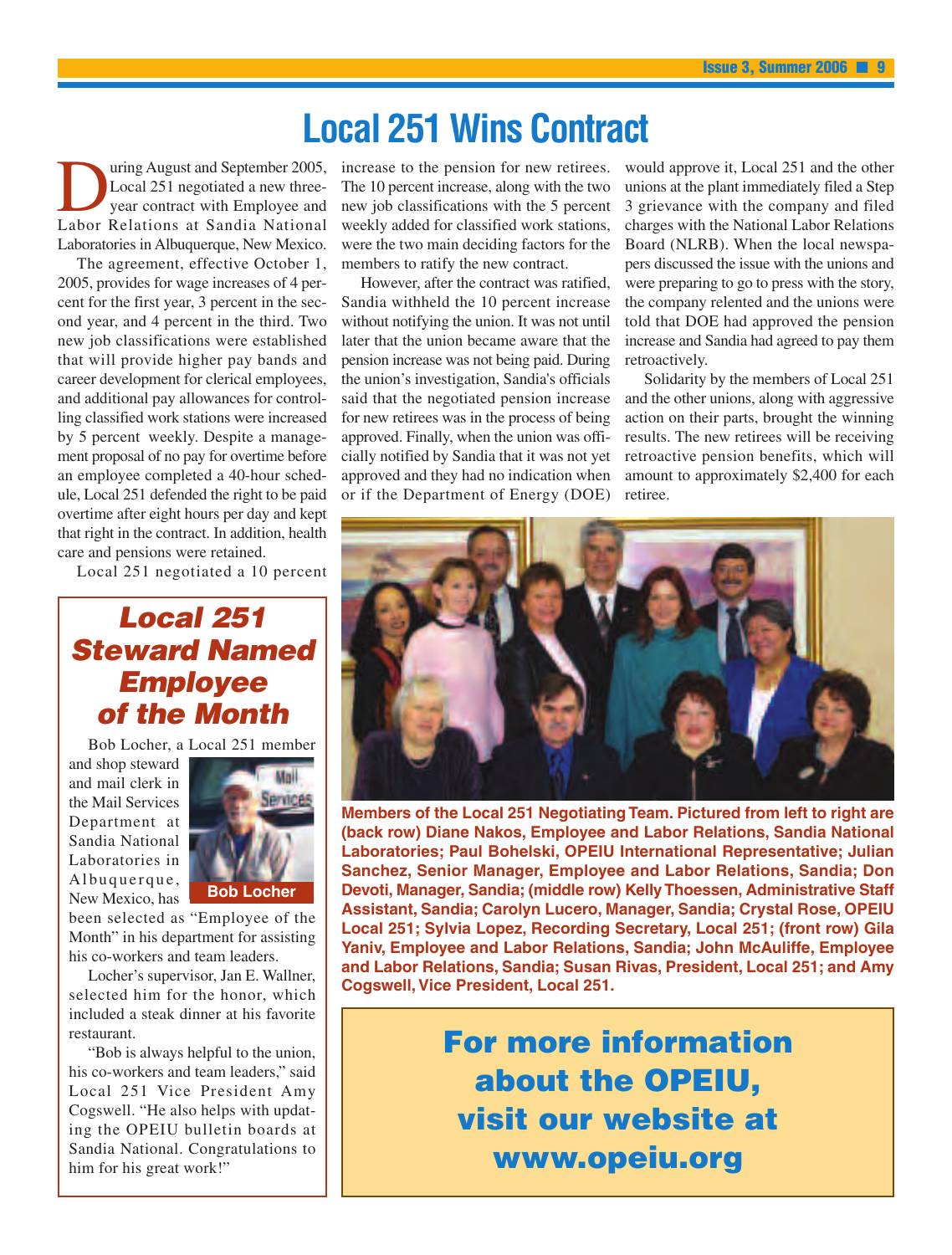### *Legislative Corner*

### **OPEIU Urges Passage of Minimum Wage Increase Now!**

Then the federal minimum wage increased to its current \$5.15 an hour, the year was 1997 and the average price for a gallon of gas was \$1.42.

For nearly 10 years, the price of gas and just about everything else has increased except the minimum wage, leaving hard-working Americans struggling more and more each day to make ends meet.

A full-time minimum wage worker now only earns \$10,712 per year, a paltry income that leaves a family of four living well below the poverty line.

That fact is no greater evidence that members of Congress (who each have awarded themselves with a salary of more than \$162,000 per year) need to take action now to raise the minimum wage and improve the standard of living for millions of people.

Unfortunately, what Congress has done so far is a slap in the face of working Americans.

On Capitol Hill, an OPEIU-backed proposal by Sen. Edward Kennedy (D-Mass.) to raise the minimum wage to \$7.25 per hour was voted down last year by Senate Republicans. A compromise attempt for a \$1.10 living wage increase was also defeated.

Republicans said that the pay increase proposed in Kennedy's legislation— that would give America's lowest-wage earners a raise of only \$4,000 per-year—would cause some employers to go bankrupt.

Republicans also offered their own minimum wage proposal, but along with a wage increase, the plan offered incentives to big business by slashing overtime and threatening worker safety. Democrats successfully defeated the plan.

With both proposals dead, congressional observers say additional movement will not happen anytime soon, leaving working people without hope for help from their highly-paid lawmakers.

OPEIU demands that Congress do better. Let your voice be heard in the voting booth this November!

#### *Take Action — Your Involvement is More Important Than Ever!*

Many people ask—how can I make a difference? Can one voice alone make the president stop his assault on working families, or make Congress protect our rights? It's true that one voice alone is easy to dismiss, but the sound of our voices strongly united cannot be silenced. We must take action together to protect working America. Your involvement is more important than ever! Here's how you can take action today!

Contact your local representatives. Every letter counts. Every phone call can make a difference. If you prefer to make written contact, OPEIU advises you to either mail or e-mail all correspondence.

If you don't know who your House representative is, the Clerk of the House maintains addresses and phone numbers of all members and committees: Contact the Clerk of the House, US Capitol, Room H154, Washington, DC 20515; phone (202) 225-7000; hours 9 a.m. to 6 p.m., Monday through Friday.

To find out the name of your Senator, contact the Secretary of the Senate, US Capitol, Room S312, Washington, DC 20515; phone (202) 224-3622; hours 9 a.m. to 6 p.m., Monday through Friday.

**Your action is needed. Do your part to help yourself and your family!**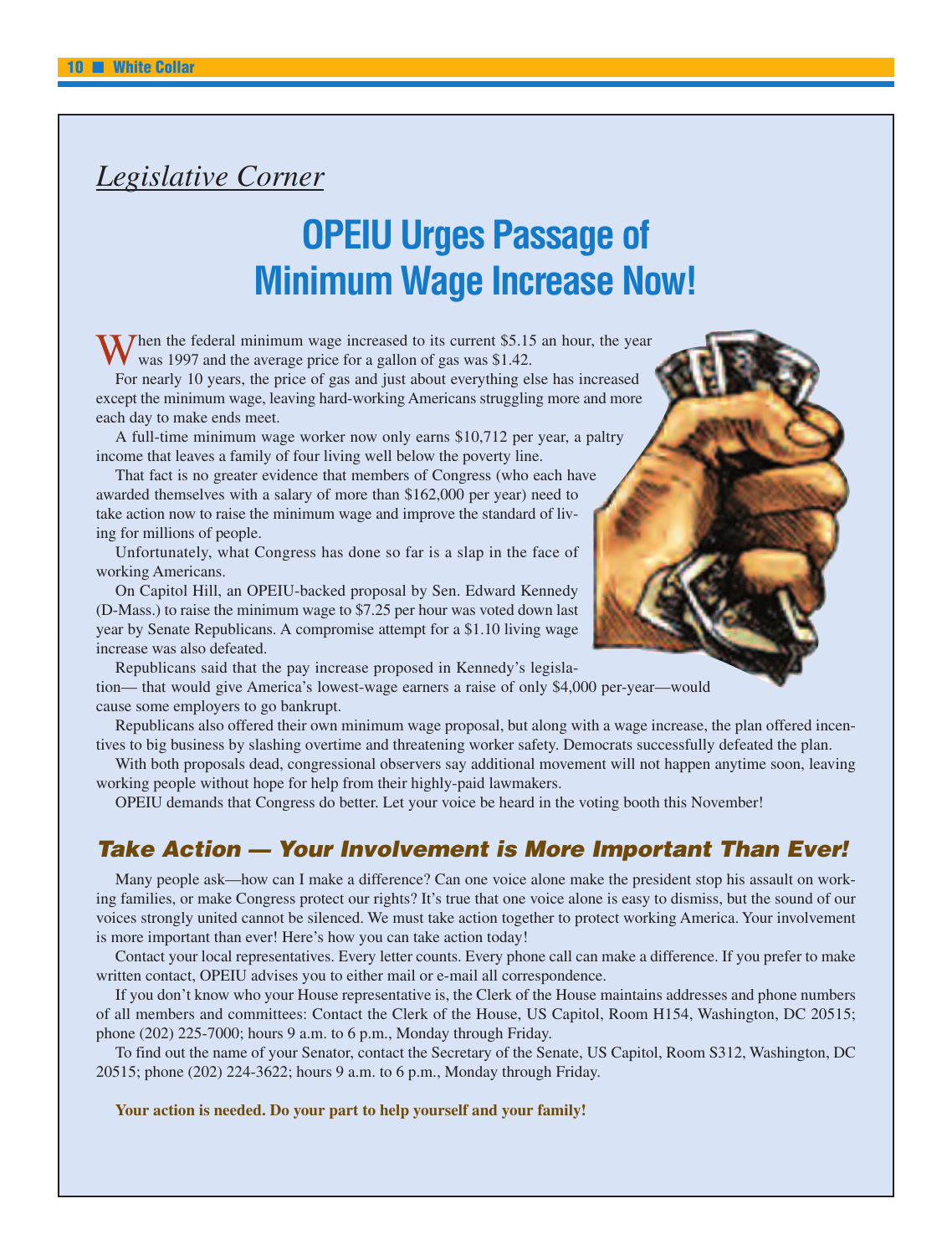

# **Washington Window Litmus Test**

I<sub>can</sub> f the radical right can have its "litmus test" for judicial nominees, why can't we have one for congressional candidates? In that spirit, here is a first example: The Senate vote on a labor rights amendment on May 23.

The amendment, by Senator Edward M. Kennedy (D-Mass.), lost in the GOPrun Senate, 57-40. Remember that, and remember Republicans control the Senate, 55-45. Kennedy's amendment, which he tried to attach to the immigration bill the Senate passed on May 25, would have brought undocumented workers under U.S. labor laws.

It also would have drastically increased fines on employers who break job safety and health laws and wage and hour laws, and imposed criminal penalties — five years in jail — for any employer whose "willful" violation of federal job safety and health standards led to a worker's death on the job.

And it would have made it easier for workers to go to court and get judges to order employers to stop labor lawbreaking, notably the rampant illegal firing and harassment of pro-union workers and union organizers. Kennedy noted his amendment would not just help the undocumented workers by bringing them out of the shadows and under protection of labor law, overturning a Supreme Court decision, but it would also help native workers. That's because corrupt and vicious employers use the threat of importing undocumented workers to force the native workers to accept lower wages and lousy working conditions.

We don't know how much lobbying was done for this amendment beforehand. Let's assume there was little, because that makes the vote even cleaner: It shows the present minimum number of senators workers can count on — and who.

And it also shows the stance of all senators who various pundits say are pondering runs for the White House in 2008, and all who seek re-election this year. With those elections in mind, here are the results:

• Every Republican voting, including all mentioned for the presidency in 2008 — George Allen (Va.), Sam Brownback (Kan.), Majority Leader William Frist (Tenn.), Chuck Hagel (Neb.), front-runner John McCain (Ariz.), and GOP conference chairman Rick Santorum (Pa.) — opposed Kennedy's amendment and working women and men.

• Every Republican named so far as being in a tight race for re-election — Rick Santorum, Conrad Burns (Mont.), Michael DeWine (Ohio), James Talent (Mo.) and Lincoln Chafee (R.I.) — voted against working women and men. So did all the other GOPers seeking re-election, including John Ensign (Nev.) and George Allen.

• Democrats Ben Nelson (Neb.), Herbert Kohl (Wis.) and Max Baucus (Mont.) also voted against working women and men. Nelson is seeking reelection and considered vulnerable in a very "red state," Nebraska. Kohl is seeking re-election and considered safe. Baucus isn't up for re-election until 2008.

By contrast, the 40 votes for Kennedy's amendment included 39 Democrats and Democratic-leaning independent Jim Jeffords of Vermont. Here are those results:

• Every Democrat mentioned as a potential presidential contender in 2008 — 2004 nominee John Kerry (Mass.), Evan Bayh (Ind.), Joseph Biden (Del.), Hillary Clinton (N.Y.), Russ Feingold (Wis.) and Chris Dodd (Conn.) — voted for workers.

• All but two Democrats seeking reelection this fall voted for workers and for Kennedy's amendment. The prolabor voters include vulnerable senators such as Debbie Stabenow (Mich.), Robert Menendez (N.J.) and Maria Cantwell (Wash.). They also include senators with safe seats, such as Dodd, Kennedy himself, Clinton and Jeff Bingaman (N.M.). The two exceptions were Ben Nelson and Herbert Kohl.

• Special mention should go to two Democrats. One, Florida's Bill Nelson, is seeking re-election and is not considered vulnerable. But he's running in a "red state" and faces a well-funded, and controversial GOP foe. The other had every reason to vote against workers, and didn't: South Dakota's Tim Johnson. Bill Nelson voted with workers, even though (1) GOP nominee George W. Bush carried the sunshine state, (2) the other Florida senator, GOPer Mel Martinez — a former Bush cabinet member — voted against workers and (3) in November, Nelson will face Rep. Katherine Harris (R), the infamous Florida secretary of state in the 2000 election robbery/fiasco, who will spend millions of her own money to try to beat him. Johnson isn't up until 2008, but he won his 2002 race against GOPer John Thune by fewer than 600 votes statewide. Then Thune, with a lot of help from Bush in one of the "reddest" states in the U.S., knocked off Johnson's colleague, then-Majority Leader Thomas Daschle (D) in 2004. Thune is now in the Senate, and voted against workers. The hazards didn't stop Johnson, though: He sided with us. Thanks, Tim!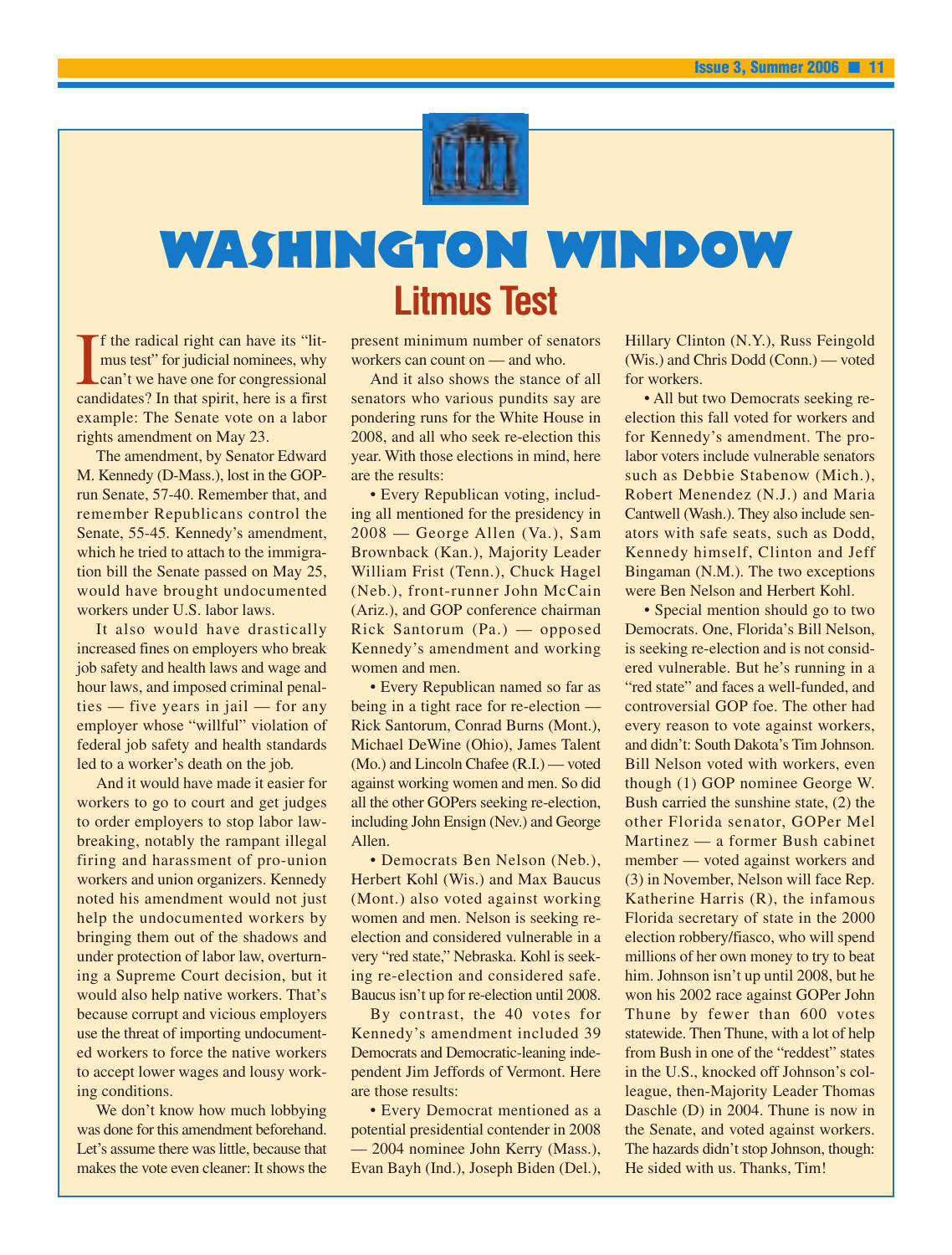# **Senate Passes Immigration Bill, Rejects Kennedy's Pro-Worker Amendment**

y a 62-36 vote on May 25, senators passed a wide-ranging immigration bill – after rejecting a proposal to strengthen the rights of immigrant, and non-immigrant, workers. The bill is a huge disappointment to union advocates of immigration reform because it still leaves millions of undocumented workers vulnerable to employers and subject to deportation, rather than putting all on a path to green cards. It also includes a 370-mile border fence and plans to import "guest workers."

The amendment's drafter, Senator Edward M. Kennedy (D-Mass.), argued that immigrants have no labor rights. He said that lets employers both exploit them, under threat of deportation, and use the threat of importing undocumented workers to drive down native workers' wages and working conditions.

Kennedy was an original drafter of a key version of the immigration bill that the Senate is wrangling over. His bill would open a path to eventual legalization via green cards, after six years or more, for the 11 million undocumented workers in the U.S.

But it was superseded by a measure that splits those workers into three groups — one that can seek green cards, one that must return to U.S. border posts and apply to come back into the country and a third group of several million that would be kicked out. The bill also increases enforcement and establishes a "guest worker" program.

Undocumented workers are not covered by labor laws, and Kennedy tried to change that. (See Washington Window on page 11 for more information about the Kennedy amendment.)

The immigration bill authorizes a large "guest worker" program, which lets up to 200,000 workers each year seek legal status on their own if the government determines American workers are not available to fill the affected jobs. Temporary workers would be required to return home at the end of the program.

The bill also allows the millions of undocumented immigrants who have been in the U.S. for more than five years to keep working and eventually become citizens, as long as they pay more than \$3,000 in fines and fees and learn English.

The House has already passed an immigration plan, but despite protests from organized labor the president has urged Congress to pass a bill that follows the approach taken by the Senate.

"The country's immigration plans should not create secondclass citizens open to exploitation at the hands of their employers," International President Michael Goodwin said. "Any immigration bill should provide rights and fair treatment for all employees."

### *AFL-CIO Resolution on Immigration Reform*

The AFL-CIO resolution on immigration reform includes three goals…

- 1) Reform proposals must provide a clear and welldefined path to permanent residency for those workers already here and contributing to their communities.
- 2) Our laws must include uniform enforcement of workplace standards to ensure a more just and level playing field.
- 3) To achieve a blanket standard of workplace rights, we must reject outdated guest worker constructs that by their very nature harm the interests of foreign and U.S.-born workers alike.

# **Vacancies Still Available at 2006 Romeo Corbeil/ Gilles Beauregard Summer Camp!**

Several vacancies are still available for the Romeo Corbeil/Gilles Beauregard summer camp, a one-week summer camp for teens who are children of OPEIU members. The camp is held annually at Lake Wappapello in Missouri. This mer camp for teens who are children of OPEIU members. The camp is held annually at Lake Wappapello in Missouri.This year the camp will be held July 29-August 5, 2006.The International Union will pay transportation expenses and camp registration fees up to \$2,000.

The camp offers an opportunity for teens to learn about unions and issues of importance to working families and their children while having a great time. It is an excellent project for youth education, and will hopefully inspire a new generation of union activists.

Don't miss this opportunity! If you have any applicants from your Local Union that would like to attend, please contact Secretary-Treasurer Nancy Wohlforth at (202) 393-4464 and request an application.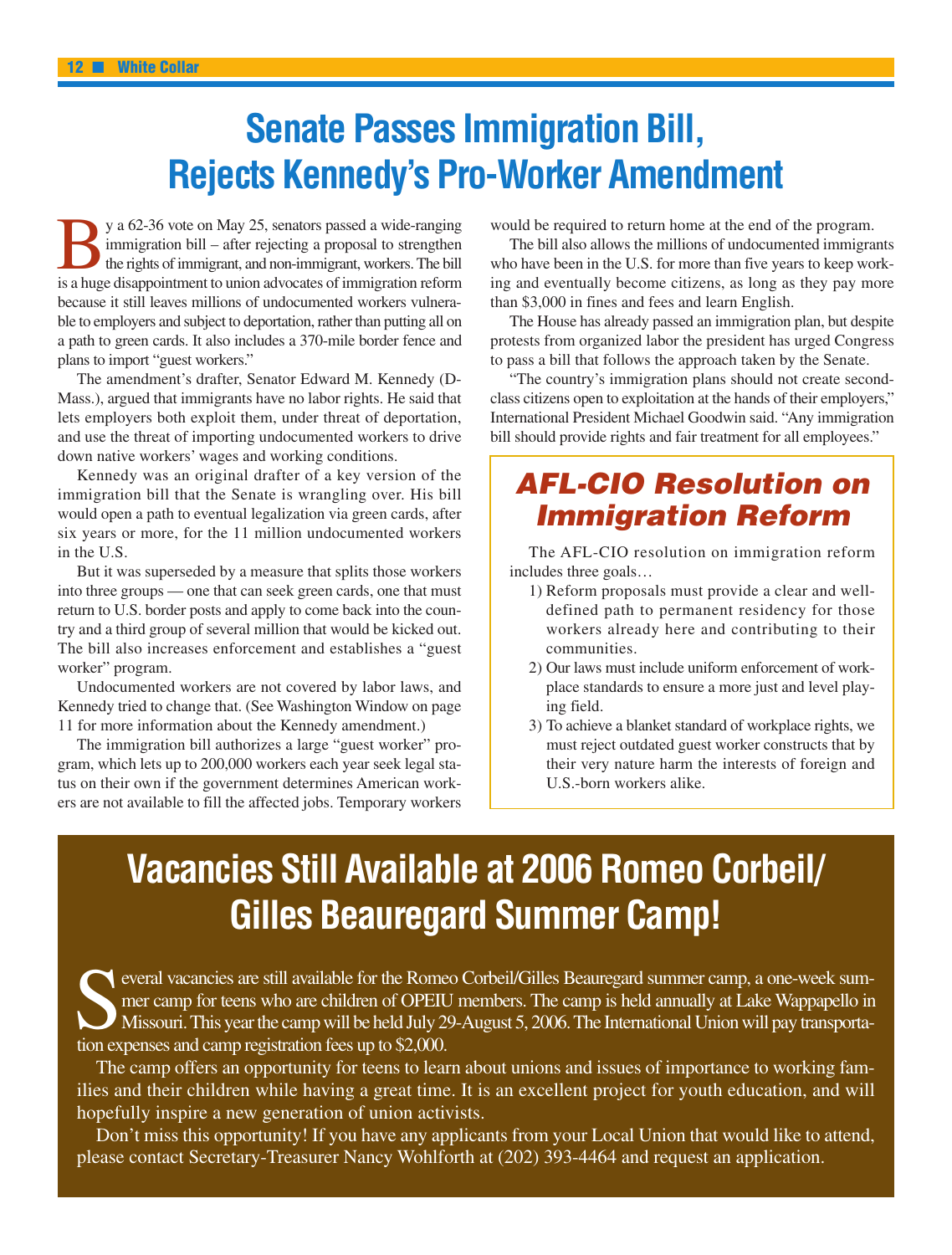# **■ Work and Health**

### **Women Who Don't Snooze Enough Gain Weight** *Submitted by Jeffrey S. Freed, M.D. Associate Professor of Surgery, The Mount Sinai School of Medicine, NYC OPEIU Local 153 Health Fund Medical Director*

I a large-scale study, women who slept<br>only five hours per night gained signif-<br>icantly more weight, and gained weight<br>at a more rapid pace over 16 years than n a large-scale study, women who slept only five hours per night gained significantly more weight, and gained weight women who slept seven or more hours per night. There is no explanation for this observation yet, but further studies are planned to try to identify the reasons for this.

In the study conducted by Dr. Sanjay Patel at Case Western Reserve Medical School, women who slept five hours or less per night gained 2.5 lbs more than women who got in at least seven hours each night. That's the findings made in a 16-year study presented by Dr. Patel and his researchers at the American Thoracic Society meeting.

The data on 68,183 middle-age women enrolled in the Nurses' Health Study represented the largest study to track the effects of sleeping habits on weight gain over time

ever conducted.

The investigators found that weight gain appeared to have something of a dosedependent effect. Women who slept six hours gained 1.6 lbs more compared with women who slept for seven hours or more.

The average weight gain in the women who slept the least "may not sound like much, but it is an average amount," said Dr. Patel. "Some women gained much more than that, and even a small difference in weight can increase a person's risk of health problems such as diabetes and hypertension."

The study cohort included women who in 1986 reported their usual sleep duration. The women were then followed for 16 years, with weight being reported every two years. At the study outset, the women who reported getting just five hours of sleep weighed 5.4 lbs on average more than women who slept for seven hours or more.

# **The Right Call! Choose the Union Wireless Provider!**



The associations between sleep duration and weight gain persisted even after controlling for things such as snoring (a marker for sleep apnea), caffeine consumption, smoking, alcohol use, socioeconomic status and medication use, the authors found.

"There have been several hypotheses about why sleeping less may predispose you to gaining weight," Dr. Patel said. "In short term-just over two nights of sleep deprivation-studies have suggested hormone levels controlling appetite become out of control, suggesting that sleeping less in the short term may predispose you to be more hungry and so you may eat more."

But the authors collected data on diet, and found that contrary to what might be expected, women who slept less ate fewer total calories than women who slept more.

They also collected information about exercise, and saw a bell-shaped curve. Women who slept seven hours participated in exercise more than women who slept either less than five hours or more than nine hours, but these differences were relatively modest and could not explain the differences in weight levels.

The scientists also suggested that it was possible the amount of sleep women have may also affect the basal metabolism rate (the rate at which we burn calories at rest). This might lower calories burned in those who get less rest, resulting in weight gain.

More studies are already in progress to try to understand this phenomenon. However, one thing is clear: Sleeping at least 7 hours a night is absolutely a requirement to maintain your weight, and most probably, your health.

*Jeffrey S. Freed, M.D., P.C. specializes in general surgery/proctology. He can be reached via email at jsfmd@aol.com.*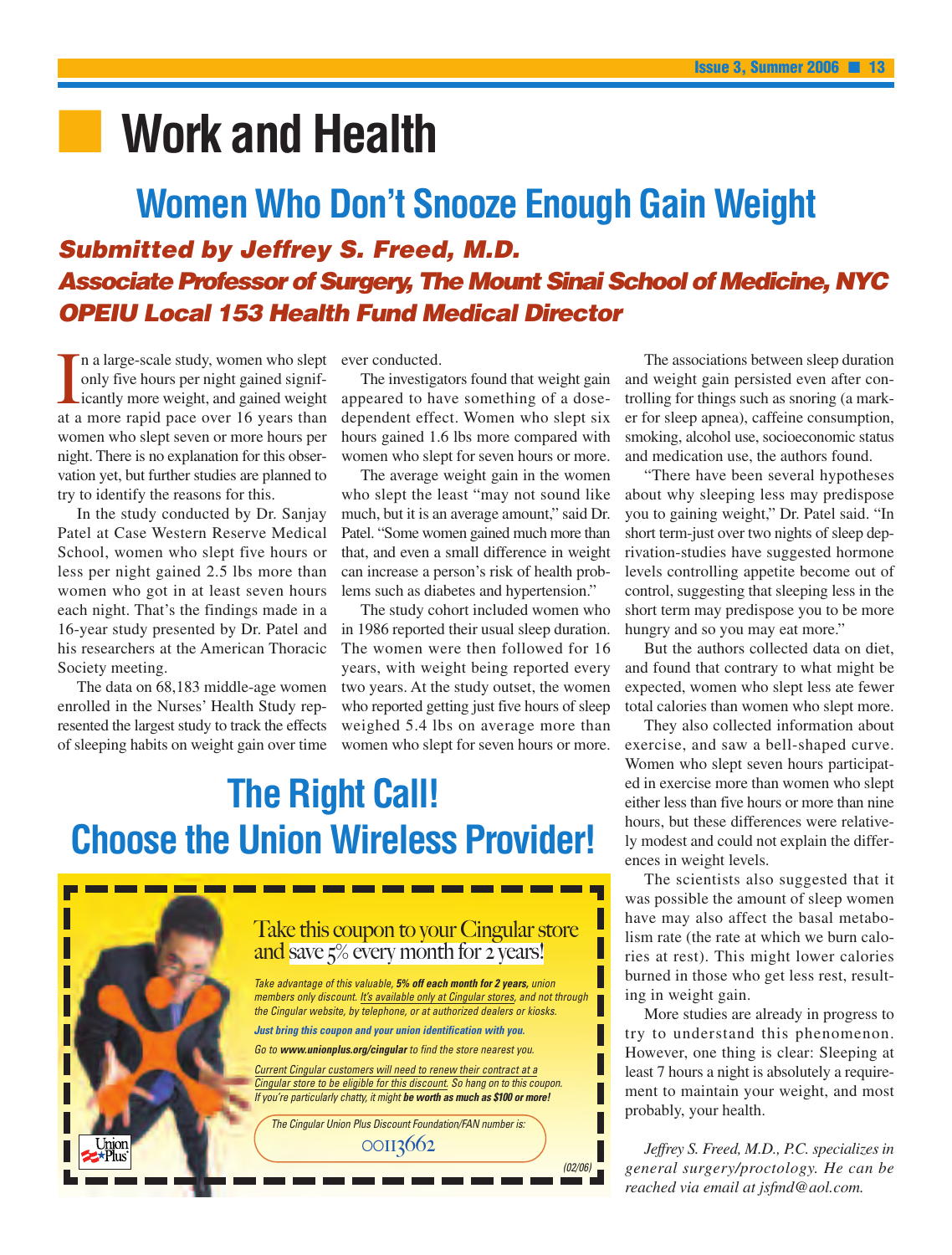### **Cost of Living Increases**

The International Union has prepared the following chart that highlights the cost of living figures for urban wage earn-<br>
ers and clerical workers, as published monthly by the U.S. Department of Labor, Bureau of Labor Stat ers and clerical workers, as published monthly by the U.S. Department of Labor, Bureau of Labor Statistics (www.bls.gov) based on 1982-84=100.

As the chart indicates, the cost of living for urban wage earners and clerical workers has increased 3.7 percent over the twelve-month period, April 2005-April 2006.

#### **Consumer Price Index (COLA) Urban Wage Earners and Clerical Workers U.S. City Average — All Items**

| <b>Description</b>           | <b>May</b>   | June. | July.                                                                           |                   |               | Aug. Sept. Oct. Nov. Dec. Jan. Feb. Mar. Apr |             |                 |     |                         |     |
|------------------------------|--------------|-------|---------------------------------------------------------------------------------|-------------------|---------------|----------------------------------------------|-------------|-----------------|-----|-------------------------|-----|
| 2005                         | 190.0        | 190.1 | 191.0                                                                           | 192.1 195.0 195.2 |               |                                              | 193.4 192.5 |                 |     |                         |     |
| 2006                         |              |       |                                                                                 |                   |               |                                              |             |                 |     | 194.0 194.2 195.3 197.2 |     |
| 2004                         | 184.7        | 185.3 | 184.9                                                                           | 185.0 185.4 186.5 |               |                                              | 186.8 186.0 |                 |     |                         |     |
| 2005                         |              |       |                                                                                 |                   |               |                                              |             |                 |     | 186.3 187.3 188.6 190.2 |     |
| <b>Annual Point Change</b>   | 5.3          | 4.8   | 6.1                                                                             |                   | $7.1$ 9.6 8.7 |                                              |             | $6.6\qquad 6.5$ | 7.7 | 6.9 6.7                 | 7.0 |
|                              |              |       |                                                                                 |                   |               |                                              |             |                 |     |                         |     |
| <b>Annual Percent Change</b> | $2.9\%$ 2.6% |       | $3.3\%$ $3.8\%$ $5.2\%$ $4.7\%$ $3.5\%$ $3.5\%$ $4.1\%$ $3.7\%$ $3.6\%$ $3.7\%$ |                   |               |                                              |             |                 |     |                         |     |

The Consumer Price Index (COLA) is issued by the U.S. Department of Labor on the second or third Wednesday every month.



#### **OPEIU members enjoy summer with savings on entertainment.**

Whether you want to go to the ball game, take the family to a theme park, see the latest film or just stay home and rent a DVD, Union Plus Entertainment Discounts can help your family save time and money this summer.

- **Major League Baseball** — Save from \$3.75 to \$16 a ticket when you see your favorite team. Seats are limited.

- **Movie Theaters** — It's time for those big summer blockbuster movies (most of which are made with union talent and technicians). Save up to 40 percent at national chains.You must buy a minimum of six to eight tickets in advance with each order.

**Movie Rentals** — Save up to 20 percent on video and DVD rentals at Hollywood Video (\$3.40) and Blockbuster (\$3) when you buy movie rental coupons in advance.

■ Theme Parks — Save from \$3 to \$19 a ticket at theme parks nationwide (excluding Disney World) including Busch Gardens, SixFlags, Universal Studios and more.



# **NBA or NFL?**

*36 have been accused of spousal abuse*

*7 have been arrested for fraud*

*19 have been accused of writing bad checks*

*117 have directly or indirectly bankrupted at least 2 businesses*

*3 have done time for assault*

*71, repeat, 71 cannot get a credit card due to bad credit*

*14 have been arrested on drug-related charges*

*8 have been arrested for shoplifting*

*21 currently are defendants in lawsuits, and*

*84 have been arrested for drunk driving in the last year.*

Can you guess which organization this is? The NBA or NFL?

Answer: Neither. It's the 535 members of the United States Congress!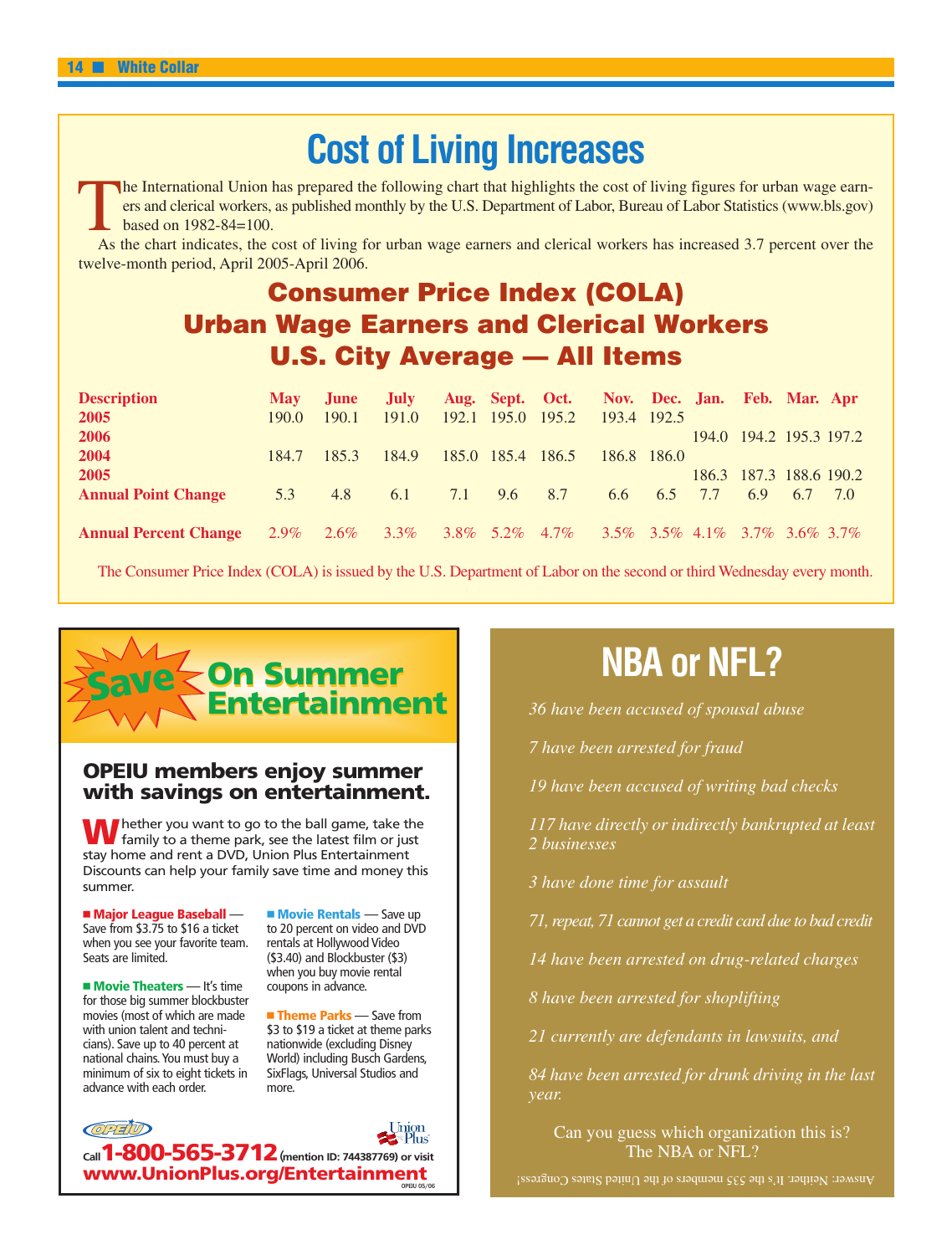### **Union Member Rights and Officer Responsibilities**

The Labor-Management Reporting and Disclosure Act (LMRDA) guarantees certain rights to union members<br>and imposes certain responsibilities on union officers.<br>The Office of Labor-Management Standards (OLMS) enforces (LMRDA) guarantees certain rights to union members and imposes certain responsibilities on union officers. The Office of Labor-Management Standards (OLMS) enforces many LMRDA provisions while other provisions, such as the bill of rights, may only be enforced by union members through private suit in Federal court.

#### *Union Member Rights*

**Bill of Rights —** Union members have:

- equal rights to participate in union activities
- freedom of speech and assembly
- voice in setting rates of dues, fees, and assessments
- protection of the right to sue
- safeguards against improper discipline

**Copies of Collective Bargaining Agreements —** Union members and nonunion employees have the right to receive or inspect copies of collective bargaining agreements.

**Reports —** Unions are required to file an initial information report (Form LM-1), copies of constitutions and bylaws, and an annual financial report (Form LM-2/3/4) with OLMS. Unions must make the reports available to members and permit members to examine supporting records for just cause. The reports are public information and copies are available from OLMS.

**Officer Elections —** Union members have the right to:

- nominate candidates for office
- run for office
- cast a secret ballot
- protest the conduct of an election

**Officer Removal** — Local union members have the right to an adequate procedure for the removal of an elected officer guilty of serious misconduct.

**Trusteeships —** Unions may only be placed in trusteeship by a parent body for the reasons specified in the LMRDA.

**Prohibition Against Certain Discipline —** A union or any of its officials may not fine, expel, or otherwise discipline a member for exercising any LMRDA right.

**Prohibition Against Violence —** No one may use or threaten to use force or violence to interfere with a union member in the exercise of LMRDA rights.

### *Union Officer Responsibilities*

**Financial Safeguards —** Union officers have a duty to manage the funds and property of the union solely for the benefit of the union and its members in accordance with

the union's constitution and bylaws. Union officers or employees who embezzle or steal union funds or other assets commit a Federal crime punishable by a fine and/or imprisonment.

**Bonding —** Union officers or employees who handle union funds or property must be bonded to provide protection against losses if their union has property and annual financial receipts which exceed \$5,000.

#### **Labor Organization Reports —** Union officers must:

• File an initial information report (Form LM-1) and annual financial reports (Forms LM-2/3/4) with OLMS.

• Retain the records necessary to verify the reports for at least five years.

**Officer Reports —** Union officers and employees must file reports concerning any loans and benefits received from, or certain financial interests in, employers whose employees their unions represent and businesses that deal with their unions.

#### **Officer Elections — Unions must:**

• hold elections of officers of local unions by secret ballot at least every three years.

• conduct regular elections in accordance with their constitution and bylaws and preserve all records for one year.

• mail a notice of election to every member at least 15 days prior to the election.

• comply with a candidate's request to distribute campaign material.

• not use union funds or resources to promote any candidate (nor may employer funds or resources be used).

• permit candidates to have election observers.

• allow candidates to inspect the union's membership list once within 30 days prior to the election.

**Restrictions on Holding Office —** A person convicted of certain crimes may not serve as a union officer, employee, or other representative of a union for up to 13 years.

**Loans —** A union may not have outstanding loans to any one officer or employee that in total exceed \$2,000 at any time.

**Fines** — A union may not pay the fine of any officer or employee convicted of any willful violation of the LMRDA.

The above is only a summary of the LMRDA. The full text of the Act, which comprises Sections 401-531 of Title 29 of the United States Code, may be found in many public libraries, or by writing the U.S. Department of Labor, Office of Labor-Management Standards, 200 Constitution Ave., NW, Room N-5616, Washington, D.C., 20210, or on the Internet at www.dol.gov.

**Note:** In officer's elections, unions must also provide reasonable notice of nomination of officers to union members.